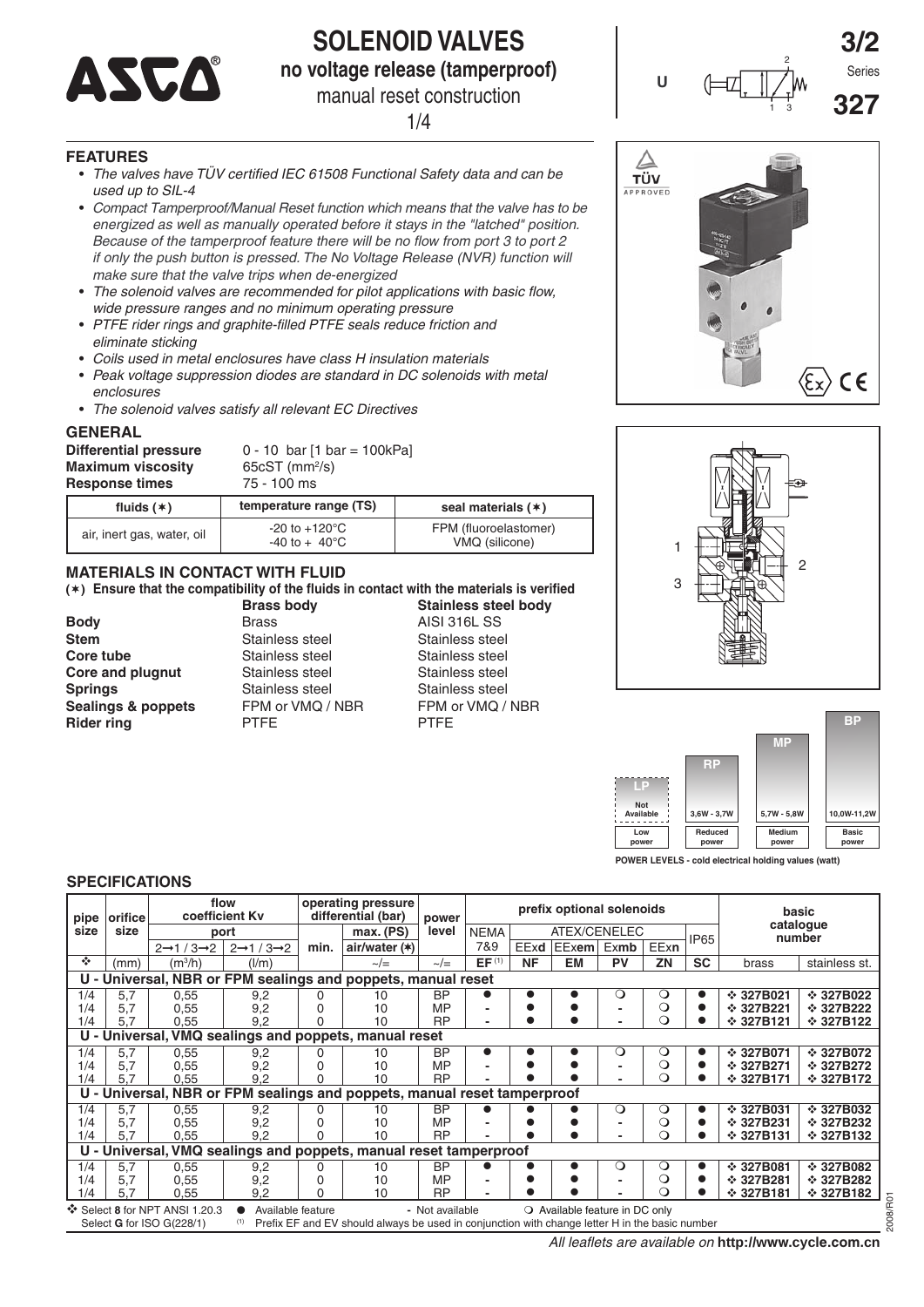

#### **PREFIX**

|                |                |              | <b>PREFIX TABLE</b> |     |     |   |                                                      |                          |             |           |           | <b>PRODUCT SELECTION GUIDE</b>             |
|----------------|----------------|--------------|---------------------|-----|-----|---|------------------------------------------------------|--------------------------|-------------|-----------|-----------|--------------------------------------------|
|                |                |              | prefix              |     |     |   | description                                          |                          | power level |           |           | STEP <sub>1</sub>                          |
|                | 2 <sup>1</sup> | $\mathbf{3}$ | 4                   | 5   | 6   | 7 |                                                      | LP                       | <b>RP</b>   | <b>MP</b> | <b>BP</b> | Select basic catalogue                     |
| $\overline{s}$ | $\mathsf{C}$   |              |                     | D U |     |   | Dustproof ATEX (EN 50281-1-1)*                       |                          |             |           |           | number, including pipe thread indentifi-   |
|                | F              |              |                     |     |     |   | Explosionproof - NEMA 3, 4, 6, 7, 9                  |                          |             |           |           | cation letter. Refer to the specifications |
| E<br>E<br>E    | V              |              |                     |     |     |   | Explosionproof - NEMA 3, 4, 6, 7, 9 - 316 SS         |                          |             |           |           | table on page 1.                           |
|                | l M            |              |                     |     |     |   | Encapsulated ATEX + IECEx (EN/IEC 60079 / 61241)*    | $\blacksquare$           |             |           |           | <b>Example: 8327B021</b>                   |
|                |                | Ε            |                     |     |     |   | Threaded conduit/hole (M20 x 1.5)                    |                          |             |           |           |                                            |
|                | S              |              | S                   | С   |     |   | Intrinsically safe with SC coil ATEX (EN 50020)*     |                          |             |           |           | STEP <sub>2</sub>                          |
| $N \mid F$     |                |              |                     |     |     |   | Flameproof - Aluminium ATEX (EN 50018)*              |                          |             |           |           |                                            |
| P V            |                |              |                     |     |     |   | Encapsulated ATEX + IECEx (EN/IEC 60079 / 61241)*    |                          |             |           | $\Omega$  | Select prefix (combination). Refer to      |
| S              | C              |              |                     |     |     |   | Solenoid with spade plug connector (EN 60730)        |                          |             |           |           | the specifications table on page 1 and     |
| W∣P            |                |              |                     |     |     |   | Waterproof IP67 - Metal enclosure (EN 60730)         |                          |             |           |           | the prefix table on page 2, respect the    |
| W∣P            |                |              |                     | D U |     |   | Dustproof ATEX (EN 50281-1-1) - Metal enclosure*     | $\overline{\phantom{a}}$ |             |           |           | indicated power level.                     |
| W∣P            |                |              |                     |     | S   |   | I.S. with Metal IP67 enclosure ATEX (EN 50020)*      |                          |             |           |           | <b>Example: NF</b>                         |
| W∣P            |                |              |                     | Ζ   | IN. |   | Non Sparking metal enclosure ATEX (EN 50021)*        |                          |             |           |           |                                            |
| w∣s            |                |              |                     |     |     |   | Waterproof IP67 - 316 SS enclosure                   |                          |             |           |           | STEP <sub>3</sub>                          |
| w∣s            |                |              |                     | D U |     |   | Dustproof ATEX (EN 50281-1-1) - 316 SS enclosure*    |                          |             |           |           | Select suffix (combination) if required.   |
| W              | S              | E.           | l M                 |     |     |   | 316 SS "EM" encl. ATEX + IECEx (EN/IEC 60079/61241)* |                          |             |           |           |                                            |
| w∣s            |                |              |                     |     | S   |   | I.S. with 316 SS IP67 enclosure ATEX (EN 50020)*     |                          |             |           |           | Refer to the suffix table on page 2,       |
| w∣s            |                | N.           | F                   |     |     |   | Flameproof - 316 SS ATEX (EN 50018)*                 |                          |             |           |           | respect the indicated power level.         |
|                | WSZN           |              |                     |     |     |   | Non Sparking 316 SS enclosure ATEX (EN 50021)*       |                          |             |           |           | <b>Example: CO</b>                         |

espect the indicated power level. **Example: CO** STEP 4 Select voltage. Refer to standard voltages on page 3. **Example: 230V / 50/60 Hz** T Threaded conduit (1/2" NPT) - Class H - High temperature<br>Encapsulated Non Sparking ATEX (EN 50021)\*

#### STEP 5

Final catalogue / ordering number. **Example: NF 8327B021 CO 230V / 50/60 Hz**

## **SUFFIX TABLE**

| suffix |                     |   |   |          | description                                                | power level |           |    |           |  |
|--------|---------------------|---|---|----------|------------------------------------------------------------|-------------|-----------|----|-----------|--|
|        |                     | 3 | 4 | 5        |                                                            | LP          | <b>RP</b> | МP | <b>BP</b> |  |
| E      |                     |   |   |          | EPDM (ethylene-propylene)                                  |             |           |    |           |  |
|        |                     |   |   |          | CR (chloroprene)                                           |             |           |    |           |  |
| N      |                     |   |   |          | Oxygen service (CR (chloroprene))                          |             |           |    |           |  |
| N      |                     |   |   |          | FPM (fluoroelastomer) parts cleaned for oxygen service     | ۰           |           |    |           |  |
|        |                     | O |   |          | Epoxy coating on all external surfaces                     | ۰           |           |    |           |  |
|        | M                   | B |   |          | Mounting bracket                                           | ۰           |           |    |           |  |
|        |                     |   | M | $\Omega$ | Manual operator                                            | ۰           |           |    |           |  |
|        |                     |   | M | S        | Screw type manual operator (1)                             | ۰           |           |    |           |  |
|        |                     |   |   | M        | Metering device                                            |             |           |    |           |  |
|        | • Available feature |   |   |          | Available feature in DC only<br>- Not available<br>$\circ$ |             |           |    |           |  |

H C Class H - Battery charging circuit<br>
H T Class H - High temperature

 $Z\vert N \vert \vert \vert \vert \vert$  | Encapsulated Non Sparking ATEX (EN 50021)\* Other special constructions

\* ATEX solenoids are also approved according to EN/IEC 61241 (Dust) and EN 13463-1 (non electrical valves)<br><sup>(1)</sup> Functional Safety certification is not applicable with this feature

#### **OPTIONS & ACCESSORIES**

| catalogue   | spare part kit no.(2)                                                        | mounting |
|-------------|------------------------------------------------------------------------------|----------|
| number      | $\sim$ / $=$                                                                 | bracket  |
| SC ❖327B021 | C123670                                                                      | ■        |
| SC ❖327B022 | C123670                                                                      |          |
| SC ~327B031 | C131237                                                                      |          |
| SC ❖327B032 | C131237                                                                      |          |
| SC ❖327B071 | C117644                                                                      |          |
| SC ❖327B072 | C117644                                                                      |          |
| SC ❖327B081 | C117645                                                                      |          |
| SC ❖327B082 | C117645                                                                      |          |
| SC ❖327B121 | C132251                                                                      |          |
| SC ❖327B122 | C132251                                                                      |          |
| SC ❖327B131 | C132253                                                                      |          |
| SC ❖327B132 | C132253                                                                      |          |
| SC ❖327B171 | C117646                                                                      |          |
| SC ❖327B172 | C117646                                                                      |          |
| SC ❖327B181 | C117647                                                                      |          |
| SC ❖327B182 | C117647                                                                      |          |
| SC ❖327B221 | C132251                                                                      |          |
| SC ❖327B222 | C132251                                                                      |          |
| SC ❖327B231 | C132253                                                                      |          |
| SC ❖327B232 | C132253                                                                      |          |
| SC ❖327B271 | C117648                                                                      |          |
| SC ❖327B272 | C117648                                                                      |          |
| SC ❖327B281 | C117649                                                                      |          |
| SC ❖327B282 | C117649<br>$\bullet$ Coloct 8 for NDT ANCL1.20.3 or soloot C for ICO C(2204) |          |



**Mounting holes in body** 

#### **ORDERING EXAMPLES VALVES:**

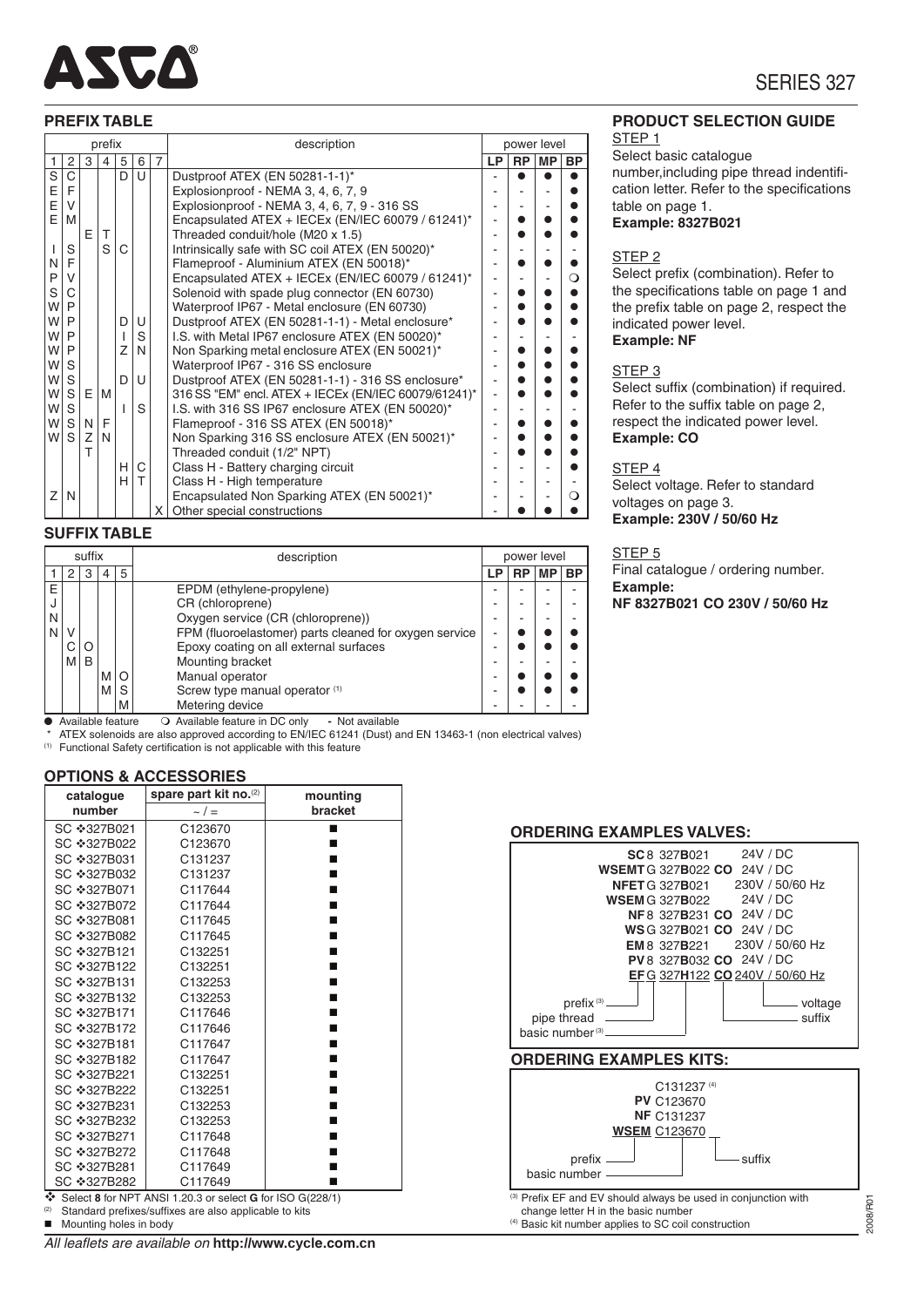

#### **ELECTRICAL CHARACTERISTICS**

| <b>Coil insulation class</b>   | н                                      |
|--------------------------------|----------------------------------------|
| Connector                      | Spade plug                             |
| <b>Connector specification</b> | ISO 4400 (cable $\varnothing$ 6-10 mm) |
| <b>Electrical safety</b>       | <b>IEC 335</b>                         |
|                                |                                        |

**Standard voltages:** DC (=) 24V - 48V

AC (~) 24V - 48V - 115V - 230V/50/60Hz; Other voltages are available on request

|                                                  |             |                                               | power ratings  |          | operator             |                                         | electrical      | replacement coil / kit |             |                     |
|--------------------------------------------------|-------------|-----------------------------------------------|----------------|----------|----------------------|-----------------------------------------|-----------------|------------------------|-------------|---------------------|
| prefix                                           | inrush      | ambient<br>holding<br>hot/cold<br>temperature |                |          | enclosure            |                                         |                 |                        |             |                     |
| option                                           | $\thicksim$ | $\tilde{ }$                                   |                | $=$      | range (TS)           | safety code                             | protection      |                        | $=$         | type <sup>(2)</sup> |
|                                                  | (VA)        | (VA)                                          | (W)            | (W)      | $(^{\circ}C)^{(1)}$  |                                         | (EN 60529)      | 230V/50/60 Hz          | 24V/DC      |                     |
| <b>Basic Power (BP)</b>                          |             |                                               |                |          |                      |                                         |                 |                        |             |                     |
| <b>SC</b>                                        | 10,0        | 10,0                                          | 10,0           | 9,0/11,2 | $-40$ to $+55$       | EN 60730                                | moulded IP65    | 123664-017             | 400425-142  | 01                  |
| WP/WS                                            | 10.0        | 10.0                                          | 10,0           | 9,0/11,2 | $-40$ to $+55$       | EN 60730                                | steel/SS IP67   | 400915-017             | 400913-142  | 03                  |
| (WS)NF                                           | 10.0        | 10.0                                          | 10,0           | 9.0/11.2 | $-60$ to $+40/60$    | II 2 G/D EEx d IIC T6/T5                | alu/SS IP67     | 400915-017             | 400913-142  | 05                  |
| <b>EM/WSEM</b>                                   | 10,0        | 10.0                                          | 10,0           | 9,0/11,2 | $-40$ to $+40$       | II 2 G/D EEx em II T3                   | steel/SS IP67   | 400915-017             | 400913-142  | 03                  |
| PV                                               |             |                                               | $\blacksquare$ | 9.0/11.2 | $-40$ to $+65$       | II 2 G/D Ex mb II T4 / Ex mD            | moulded IP67    |                        | (4)         | 06                  |
| EF/EV                                            | 10,0        | 10.0                                          | 10,0           | 9,0/11,2 | $-40$ to $+55$       | NEMA type 7 and 9                       | mould. NEMA 4X  |                        | 238714-006D | 07                  |
| ZN                                               |             |                                               | $\sim$         | 9,0/11,2 | $-20$ to $+50$       | II 3 G/D EEx nA II T3                   | moulded IP65    |                        | (4)         | 01                  |
| WP(WS)ZN                                         |             |                                               |                | 9.0/11.2 | $-40$ to $+60/75$    | II 3 G/D EEx nA II T4/T3                | steel/SS IP67   | 400915-017             | 400913-142  | 03                  |
| <b>Medium Power (MP)</b>                         |             |                                               |                |          |                      |                                         |                 |                        |             |                     |
| SC                                               | 5,8         | 5.8                                           | 5,8            | 5.2/5.7  | $-40$ to $+90$       | EN 60730                                | moulded IP65    | 400924-297             | 400923-442  | 02                  |
| WP/WS                                            | 5.8         | 5.8                                           | 5,8            | 5,2/5,7  | $-40$ to $+90$       | EN 60730                                | steel/SS IP67   | 400921-297             | 400914-442  | 04                  |
| (WS)NF                                           | 5,8         | 5.8                                           | 5,8            | 5,2/5,7  | $-60$ to $+60/75/90$ | II 2 G/D EEx d IIC T6/T5/T4             | alu/SS IP67     | 400921-297             | 400914-442  | 05                  |
| <b>EM/WSEM</b>                                   | 5.8         | 5.8                                           | 5,8            | 5,2/5,7  | $-40$ to $+40/75/90$ | II 2 G/D EEx em II T5/T4/T3             | steel/SS IP67   | 400921-297             | 400914-442  | 04                  |
| WP(WS)ZN                                         | 5.8         | 5.8                                           | 5.8            | 5,2/5,7  | $-40$ to $+40/60/90$ | II 3 G/D EEx nA II T6/T5/T4             | steel/SS IP67   | 400921-297             | 400914-442  | 04                  |
| Reduced Power (RP)(3)                            |             |                                               |                |          |                      |                                         |                 |                        |             |                     |
| <b>SC</b>                                        | 3,7         | 3.7                                           | 3,7            | 3,2/3,6  | $-40$ to $+55$       | EN 60730                                | moulded IP65    | 400924-098(3)          | 400923-042  | 02                  |
| WP/WS                                            | 3.7         | 3,7                                           | 3,7            | 3,2/3,6  | $-40$ to $+55$       | EN 60730                                | steel/SS IP67   | 400921-098(3)          | 400914-242  | 04                  |
| (WS)NF                                           | 3,7         | 3,7                                           | 3,7            | 3,2/3,6  | $-60$ to $+60$       | II 2 G/D EEx d IIC T6                   | alu/SS IP67     | 400921-098(3)          | 400914-242  | 05                  |
| <b>EM/WSEM</b>                                   | 3.7         | 3.7                                           | 3,7            | 3,2/3,6  | $-40$ to $+40/55$    | II 2 G/D EEx em II T6/T5                | steel/SS IP67   | 400921-098(3)          | 400914-242  | 04                  |
| WP(WS)ZN                                         | 3,7         | 3,7                                           | 3,7            |          | $-40$ to $+40/55$    | II 3 G/D EEx nA II T6/T5                | steel/SS IP67   | 400921-098(3)          |             | 04                  |
| WP(WS)ZN                                         |             |                                               |                | 3.2/3.6  | $-40$ to $+40/55$    | II 3 G/D EEx nA II T6/T5                | steel/SS IP67   |                        | 400914-242  | 04                  |
| (1) Temperature range can be limited by sealings |             |                                               |                |          |                      | $^{(3)}$ AC (~) limited to 120V/50/60Hz | - Not available |                        |             |                     |

 $^{(2)}$  Refer to the dimensional drawings on page 4 and 5  $^{(4)}$  Multiple coil kits are available under ATEX, contact us

# **ADDITIONAL OPTIONS**

- Ex mb/mD (prefix "PV") solenoid can be supplied with various cable lengths
- Compliance with "UL", "CSA" and other local approvals available on request
- Manual Reset constructions suitable for -40°C are available on request

## **INSTALLATION**

- Multi language installation/maintenance instructions are included with each valve
- The solenoid valves can be mounted in any position without affecting operation
- The mounting holes are provided in the valve body
- Threaded pipe connection identifier is  $8 = NPT$  (ANSI 1.20.3); G = G (ISO 228/1)
- Declarations of conformity are available on request
- EEx em (prefix "EM") execution: solenoid enclosure has a cable gland with integral strain relief for cables with an o.d. from 7 to 12 mm and is provided with an internal and external connection facility for an earthing or bonding conductor
- EEx d (prefix "(WS)NF") enclosure is provided with a 1/2" NPT threaded entry hole, M20 x 1,5 (prefix "ET") is optional. Both are supplied without cable gland
- All DC solenoids with metal enclosure are provided with switch-off peak voltage suppression diodes
- To comply with IEC 61508 (SIL) the valves must be provided with a specific exhaust protector (as shown on page 5) or equal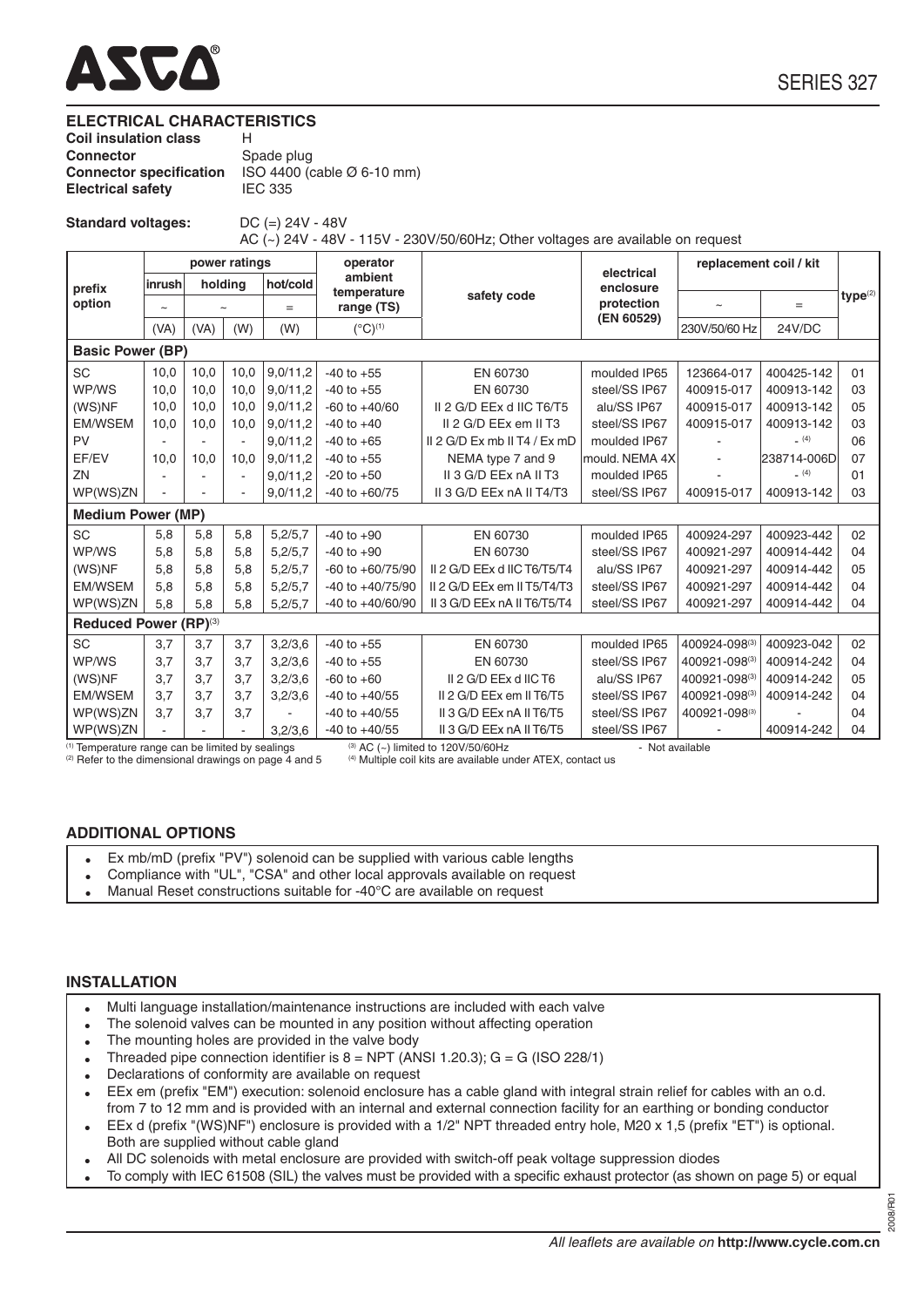

# **DIMENSIONS** (mm), WEIGHT (kg)



**TYPE 01:** Prefix "SC" and "ZN" Solenoid Basic power

 $\bigcap_{i=1}^n$ 

Epoxy moulded IEC 335 / ISO 4400 (SC) EN 50021 (ZN) IP65 / II 3 G/D EEx nA II

327B021 / B022 / B031 / B032





**TYPE 03:** 

Basic power





Prefix "SC" Solenoid Reduced and medium power Epoxy moulded IEC 335 / ISO 4400 **IP65** 

#### 327B121 / B122 / B131 / B132 / B221 / B222 / B231 / B232



# **TYPE 04:**



Prefix "WP", "WS", "(WS)EM" and "WP(WS)ZN" Solenoid Medium and reduced power Steel; epoxy coated (EM, WP and WPZN) AISI 316 SS(WS, WSEM and WSZN) IEC 335 / EN 50019, EN 50028 and 50281-1-1 IP67 / II 2 G/D EEx em II / II 3 G/D EEx nA II

#### 327B121 / B122 / B131 / B132 / B221 / B222 / B231 / B232



327B021 / B022 / B031 / B032



Prefix "WP", "WS", "(WS)EM" and "WP(WS)ZN" Solenoid

Steel; epoxy coated (EM, WP and WPZN)

IEC 335 / EN 50019, EN 50028 and 50281-1-1

IP67 / II 2 G/D FFx em II / II 3 G/D FFx nA II

AISI 316 SS (WS, WSEM and WSZN)



**TYPE 05:** Prefix "NF" and "WSNF" Solenoid Basic, medium and reduced Aluminium; epoxy coated (NF) AISI 316 SS (WSNF) EN 50018 and EN 50281-1-1 IP67 / II 2 G/D FFx d IIC

327 B021 / B022 / B031 / B032 / B121 / B122 / B131 / B132 / B221 / B222 / B231 / B232



All leaflets are available on http://www.cycle.com.cn







**TYPE 06:** Prefix "PV" Solenoid Basic power Epoxy encapsulated EN 50028 and EN 50281-1-1 II 2 G/D Ex mb II / Ex mD **IP67** 

327B001 / B002 / B011 / B012